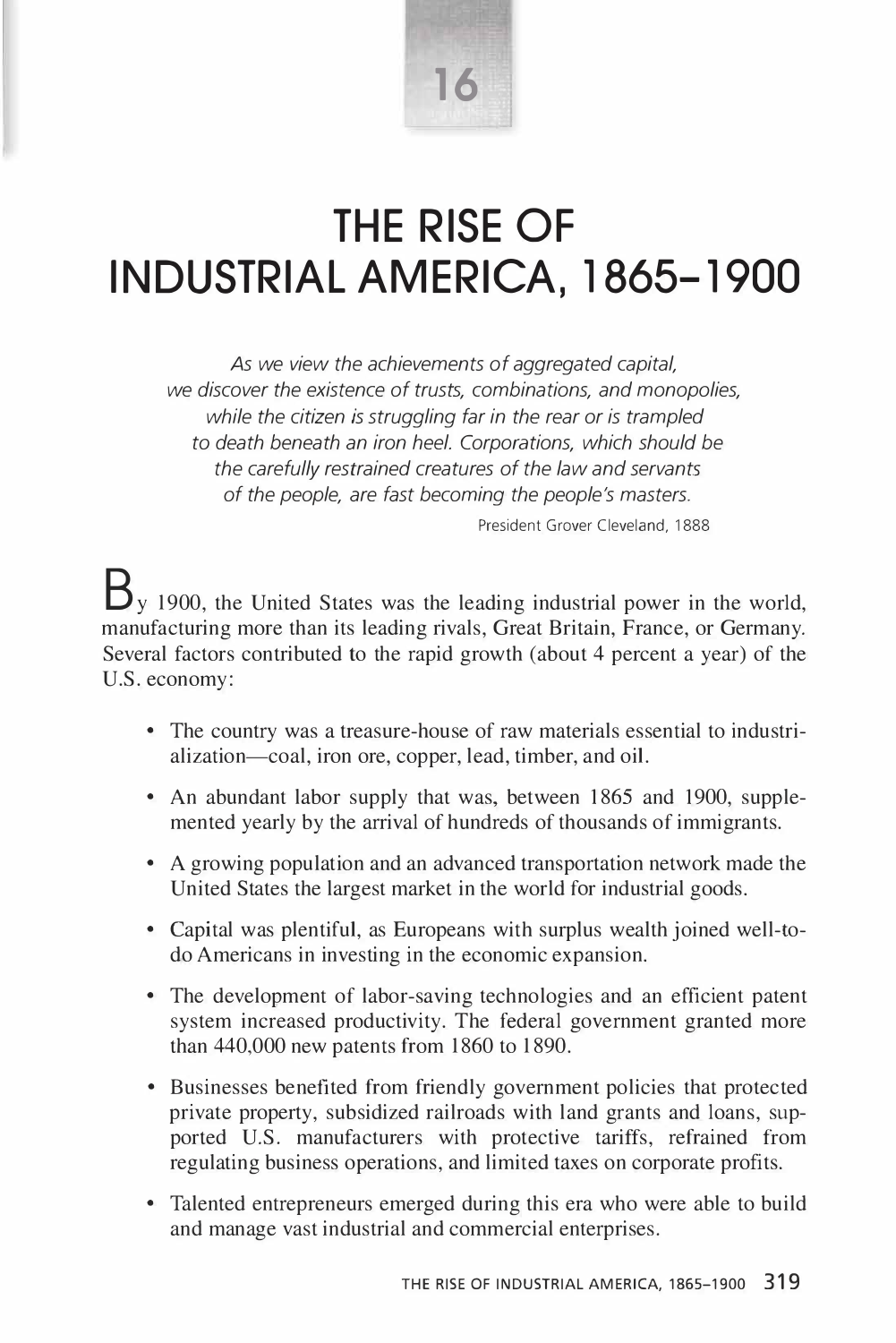## **The Business of Railroads**

The dynamic combination of business leadership, capital, technology, markets, labor, and government support was especially evident in the development of the nation's first big business—railroads. After the Civil War, railroad mileage increased more than fivefold in a 35-year period (from 35,000 miles in 1865 to 193,000 miles in 1900). Railroads created a market for goods that was national in scale, and by so doing encouraged mass production, mass consumption, and economic specialization. The resources used in railroad-building promoted the growth of other industries, especially coal and steel. Railroads also affected the routines of daily life. Soon after the American Railroad Association divided the country into four time zones in 1883, railroad time became standard time for all Americans. Maybe the most important innovations of the railroads was the creation of the modern stockholder corporation and the development of complex structures in finance, business management, and the regulation of competition.

#### *Eastern Trunk lines*

In the early decades of railroading (1830-1860), the building of dozens of separate local lines had resulted in different gauges ( distance between tracks) and incompatible equipment. These inefficiencies were reduced after the Civil War through the consolidation of competing railroads into integrated trunk lines. (A trunk line was the major route between large cities; smaller branch lines connected the trunk line with outlying towns.) "Commodore" Cornelius Vanderbilt used his millions earned from a steamboat business to merge local railroads into the New York Central Railroad (1867), which ran from New York City to Chicago and operated more than 4,500 miles of track. Other trunk lines, such as the Baltimore and Ohio Railroad and the Pennsylvania Railroad, connected eastern seaports with Chicago and other midwestern cities and set standards of excellence and efficiency for the rest of the industry.

#### *Western Railroads*

The great age of railroad-building coincided with the settlement of the last frontier. Railroads not only promoted settlement on the Great Plains, but they linked the West with the East to create one great national market.

**Federal Land Grants** Recognizing that western railroads would lead the way to settlement, the federal government provided railroad companies with huge subsidies in the form of loans and land grants. The government gave 80 railroad companies more than 170 million acres of public land, more than three times the acres given away under the Homestead Act. The land was given in alternate mile-square sections in a checkerboard pattern along the proposed route of the railroad. The government expected that the railroad would sell the land to new settlers to finance construction. Furthermore, the completed railroad might both increase the value of government lands and provide preferred rates for carrying the mail and transporting troops.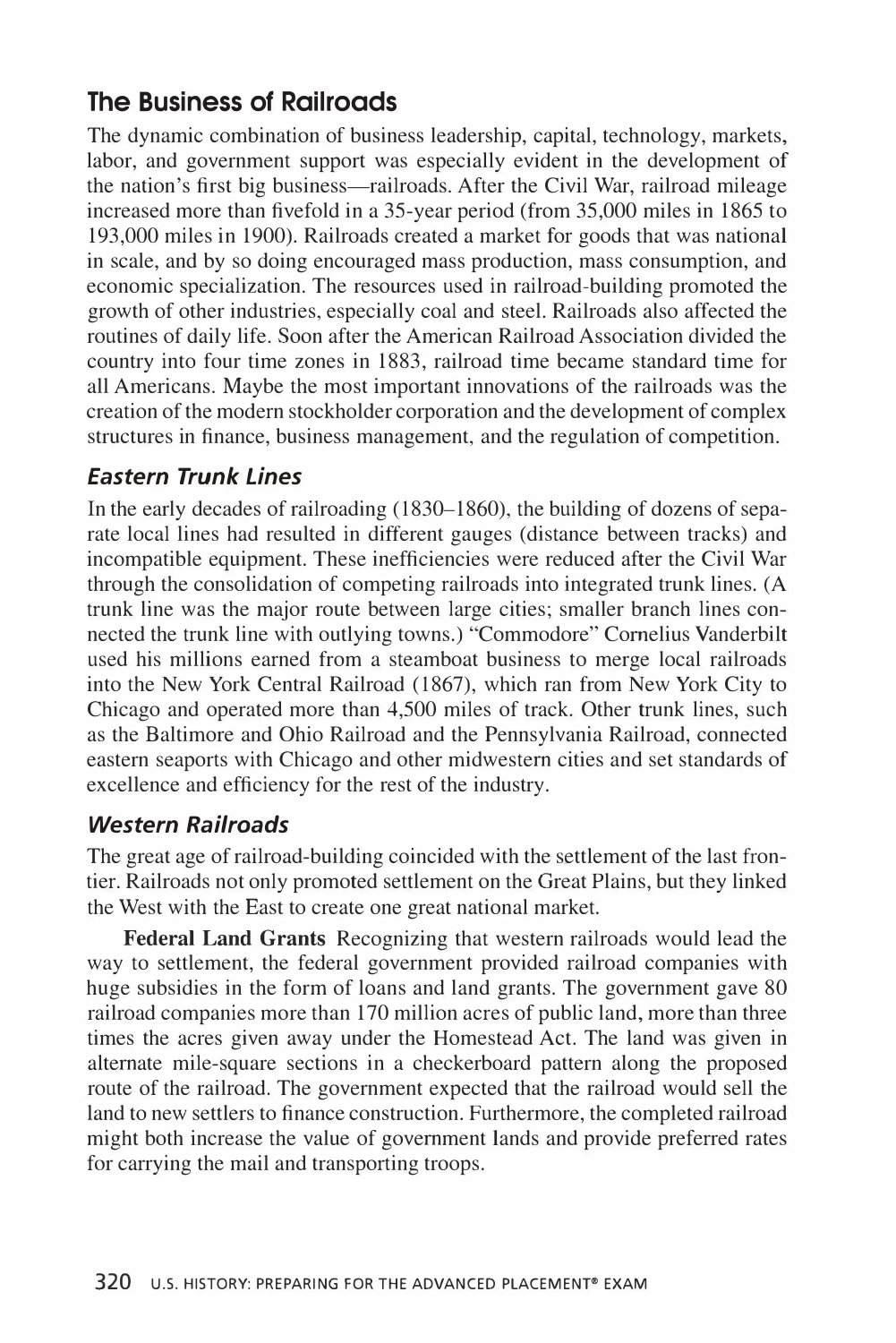The subsidies carried some negative consequences. The land grants and cash loans promoted hasty and poor construction and led to corruption in all levels of government. Insiders used construction companies, like the notorious Crédit Mobilier (see Chapter 15), to bribe government officials and pocket huge profits. Protests against the land grants mounted in the 1880s when citizens discovered that the railroads controlled half of the land in some western states.

**Transcontinental Railroads** During the Civil War, Congress authorized land grants and loans for the building of the first transcontinental railroad to tie California to the rest of the Union. Two newly incorporated railroad companies divided the task. The Union Pacific (UP) started from Omaha, Nebraska, and built westward across the Great Plains. The UP employed thousands of war veterans and Irish immigrants under the direction of General Grenville Dodge. The Central Pacific started from Sacramento, California, and built eastward. Led by Charles Crocker, the workers, including 6,000 Chinese immigrants, took on the great risks of laying track and blasting tunnels through the Sierra Nevada mountains. The two railroads came together on May 10, 1869, at Promontory Point, Utah, where a golden spike was ceremoniously driven into the rail tie to mark the linking of the Atlantic and the Pacific states.

In 1883, three other transcontinental railroads were completed. The Southern Pacific tied New Orleans to Los Angeles. The Atchison, Topeka, and Santa Fe linked Kansas City and Los Angeles. The Northern Pacific connected Duluth, Minnesota, with Seattle, Washington. In 1893, a fifth transcontinental railroad was finished, the Great Northern, which ran from St. Paul, Minnesota, to Seattle. It was built by James Hill. The transcontinental railroads may have helped to settle the West, but many proved failures as businesses. They were built in areas with few customers and with little promise of returning a profit in the near term.

#### *Competition and Consolidation*

During speculative bubbles, investors often overbuild new technologies, as did railroads owners in the 1870s and 1880s. Railroads also suffered from mismanagement and outright fraud. Speculators such as Jay Gould entered the railroad business for quick profits and made their millions by selling off assets and watering stock (inflating the value of a corporation's assets and profits before selling its stock to the public). In a ruthless scramble to survive, railroads competed by offering rebates (discounts) and kickbacks to favored shippers while charging exorbitant freight rates to smaller customers such as farmers. They also attempted to increase profits by forming pools, in which competing companies agreed secretly and informally to fix rates and share traffic.

A financial panic in 1893 forced a quarter of all railroads into bankruptcy. J. Pierpont Morgan and other bankers quickly moved in to take control of the bankrupt railroads and consolidate them. With competition eliminated, they could stabilize rates and reduce debts. By 1900, seven giant systems controlled nearly two-thirds of the nation's railroads. The consolidation made the rail system more efficient. However, the system was controlled by a few powerful men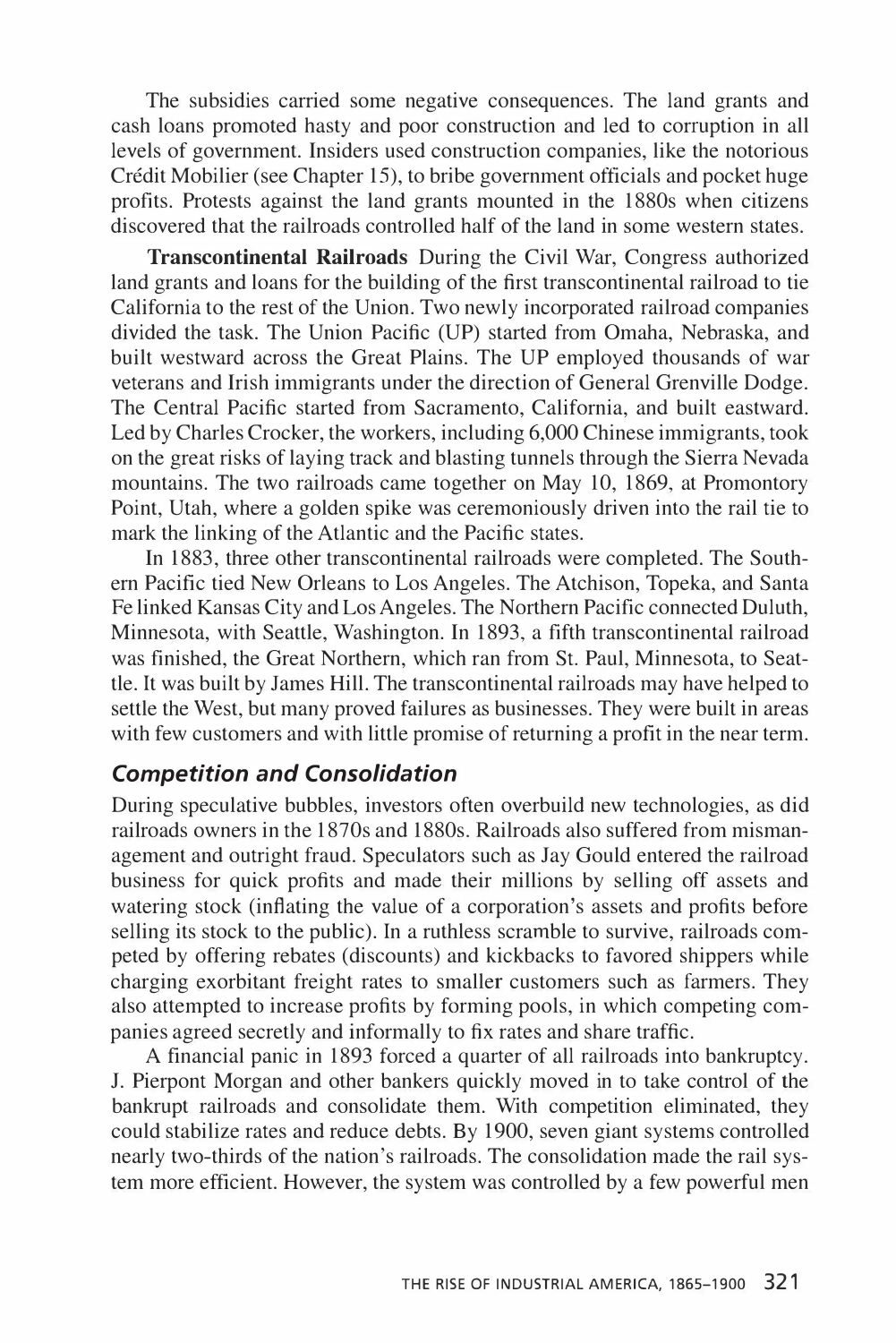

such as Morgan, who dominated the boards of competing railroad corporations through interlocking directorates (the same directors ran competing companies). In effect, they created regional railroad monopolies.

Railroads captured the imagination of late-19th century America, as the public, local communities, states, and the federal government invested in their development. At the same time, however, customers and small investors often felt that they were the victims of slick financial schemes and ruthless practices. Early attempts to regulate the railroads by law did little good. The Granger laws passed by midwestern states in the 1870s were overturned by the courts, and the federal Interstate Commerce Act of 1886 was at first ineffective (see Chapter 17). Not until the Progressive era in the early 20th century did Congress expand the powers of Interstate Commerce Commission to protect the public interest.

## **Industrial Empires**

The late 19th century witnessed a major shift in the nature of industrial production. Early factories had concentrated on producing textiles, clothing, and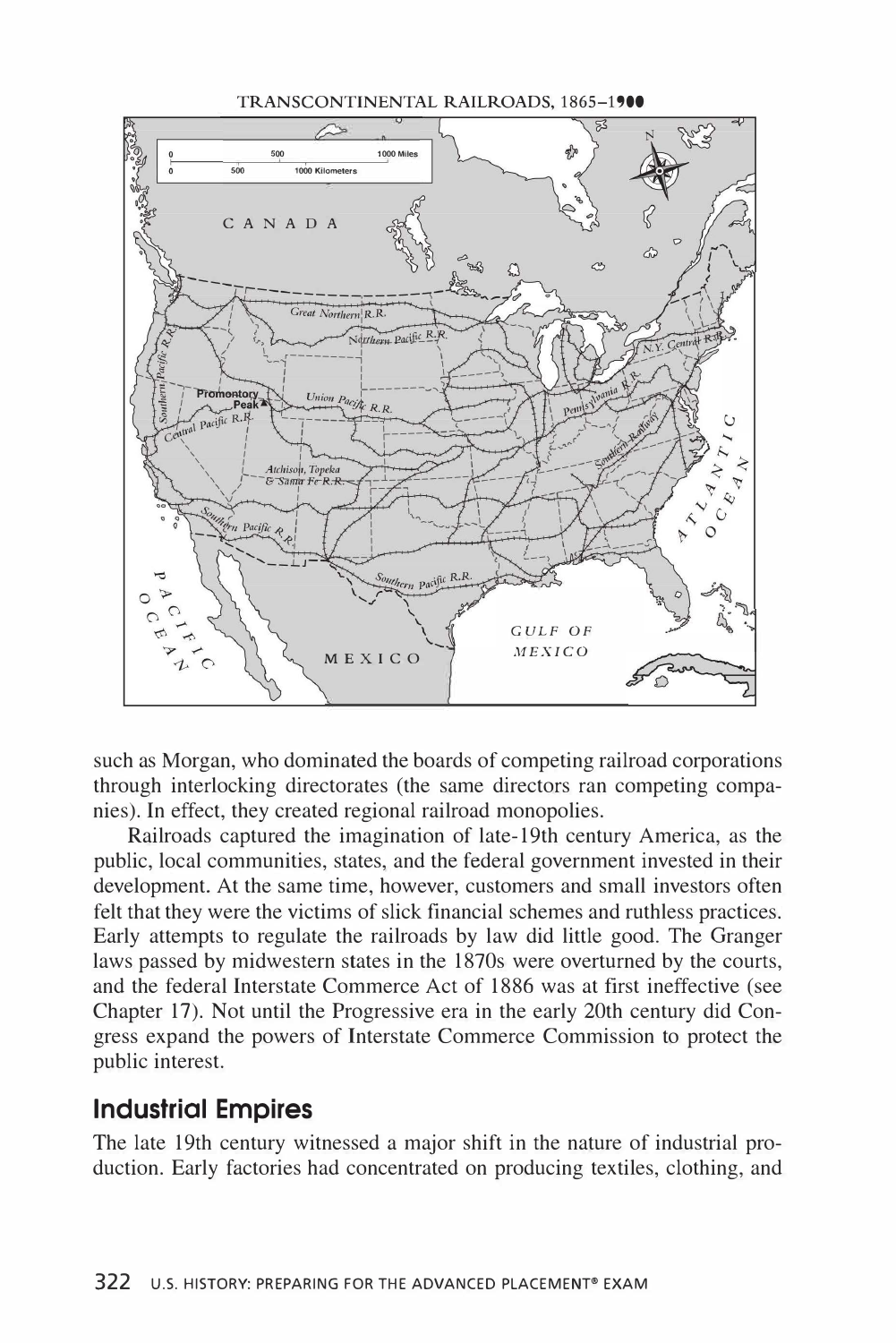leather products. After the Civil War, a "second Industrial Revolution" resulted in the growth of large-scale industry and the production of steel, petroleum, electric power, and the industrial machinery to produce other goods.

#### *The Steel Industry*

The technological breakthrough that launched the rise of heavy industry was the discovery of a new process for making large quantities of steel ( a more durable metal than iron). In the 1850s, both Henry Bessemer in England and William Kelly in the United States discovered that blasting air through molten iron produced high-quality steel. The Great Lakes region, from Pennsylvania to Illinois, used its abundant coal reserves and access to the iron ore of Minnesota's Mesabi Range to emerge as the center of steel production.

**Andrew Carnegie** Leadership of the fast-growing steel industry passed to a shrewd business genius, Andrew Carnegie. Born in 1835 in Scotland, Carnegie immigrated to the United States and worked his way up from poverty to become the superintendent of a Pennsylvania railroad. In the 1870s, he started manufacturing steel in Pittsburgh and soon outdistanced his competitors by a combination of salesmanship and the use of the latest technology. Carnegie employed a business strategy known as vertical integration, by which a company would control every stage of the industrial process, from mining the raw materials to transporting the finished product. By 1900, Carnegie Steel employed 20,000 workers and produced more steel than all the mills in Britain.

**U.S. Steel Corporation** Deciding to retire from business to devote himself to philanthropy, Carnegie sold his company in 1900 for more than \$400 million to a new steel combination headed by J. P. Morgan. The new corporation, United States Steel, was the first billion-dollar company and also the largest enterprise in the world, employing 168,000 people and controlling more than three-fifths of the nation's steel business.

## *Rockefeller and the Oil Industry*

The first U.S. oil well was drilled by Edwin Drake in 1859 in Pennsylvania. Only four years later, in 1863, a young John D. Rockefeller founded a company that would come to control most of the nation's oil refineries by eliminating its competition. Rockefeller took charge of the chaotic oil refinery business by applying the latest technologies and efficient practices. At the same time, as his company grew, he was able to extort rebates from railroad companies and temporarily cut prices for Standard Oil kerosene to force rival companies to sell out. By 1881 his company—by then known as the Standard Oil Trust controlled 90 percent of the oil refinery business. The trust that Rockefeller put together consisted of the various companies that he had acquired, all managed by a board of trustees that Rockefeller and Standard Oil controlled. Such a combination represented a horizontal integration of an industry, in which former competitors were brought under a single corporate umbrella. By controlling the supply and prices of oil products, Standard Oil's profits soared and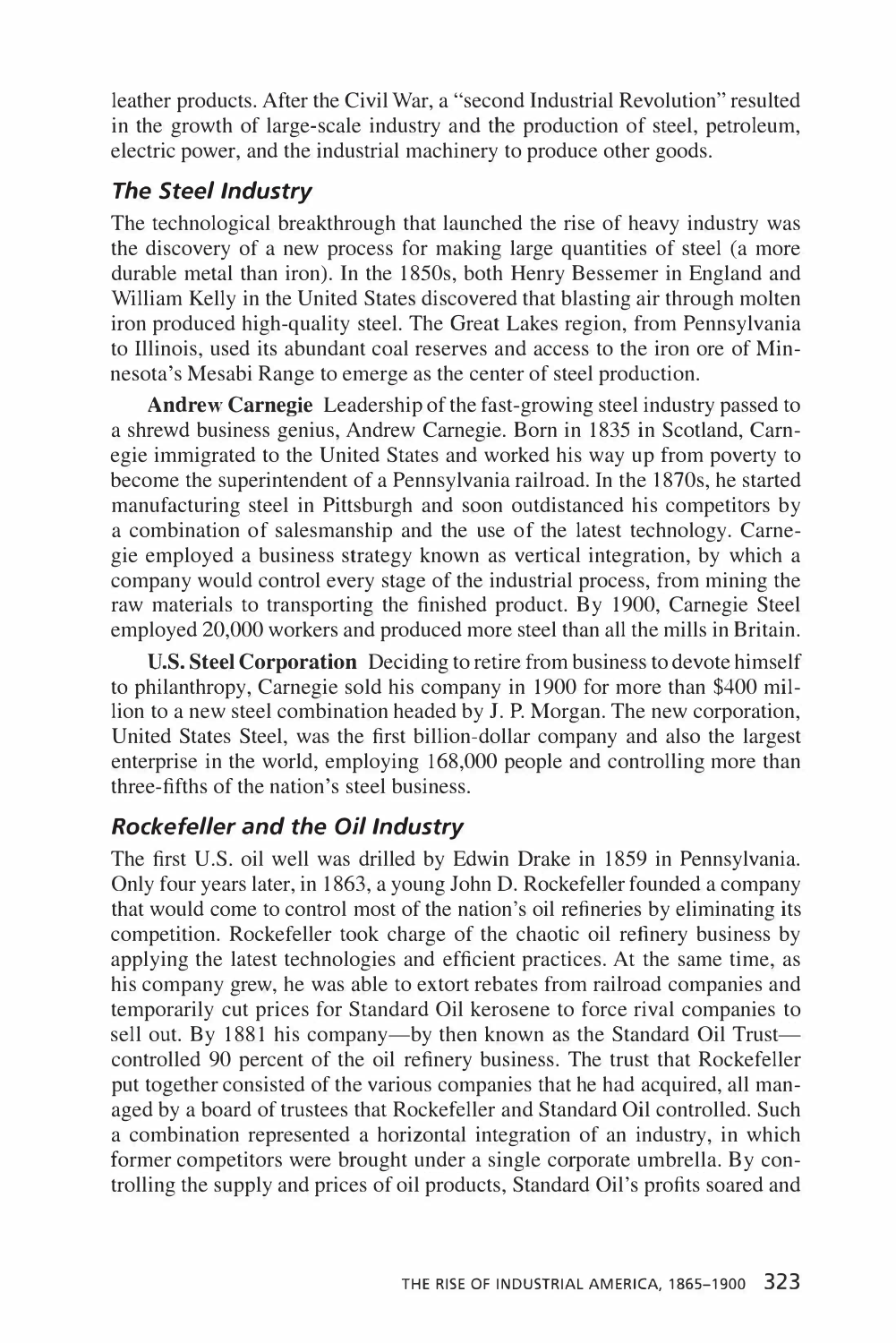so did Rockefeller's fortune, which at the time of his retirement amounted to \$900 million. By eliminating waste in the production of kerosene, Standard Oil was also able to keep prices low for consumers. Emulating Rockefeller's success, dominant companies in other industries (sugar, tobacco, leather, meat) also organized trusts.

#### *Antitrust Movement*

The trusts came under widespread scrutiny and attack in the 1880s. Middleclass citizens feared the trusts' unchecked power, and urban elites ( old wealth) resented the increasing influence of the new rich. After failing to curb trusts on the state level, reformers finally moved Congress to pass the Sherman Antitrust Act in 1890, which prohibited any "contract, combination, in the form of trust or otherwise, or conspiracy in restraint of trade or commerce."

Although a federal law against monopolies was now on the books, it was too vaguely worded to stop the development of trusts in the 1890s. Furthermore, the Supreme Court in *United States* v. *E.* C. *Knight Co.* (1895) ruled that the Sherman Antitrust Act could be applied only to commerce, not to manufacturing. As a result, the U.S. Department of Justice secured few convictions until the law was strengthened during the Progressive era (see Chapter 21).

## **Laissez-Faire Capitalism**

The idea of government regulation of business was alien to the prevailing economic, scientific, and religious beliefs of the late 19th century. The economic expression of these beliefs was summed up in the phrase "laissez-faire."

## *Conservative Economic Theories*

As early as 1776, the economist Adam Smith had argued in *The Wealth of Nations*  that business should be regulated, not by government, but by the "invisible hand" (impersonal economic forces) of the law of supply and demand. If government kept its hands off, so the theory went, businesses would be motivated by their own self-interest to offer improved goods and services at low prices. In the 19th century, American industrialists appealed to laissez-faire theory to justify their methods of doing business—even while they readily accepted the protection of high tariffs and federal subsidies. The rise of monopolistic trusts in the 1880s seemed to undercut the very competition needed for natural regulation. Even so, among conservatives and business leaders, laissez-faire theory was constantly invoked in legislative halls and lobbies to ward off any threat of government regulation.

**Social Darwinism** Charles Darwin's theory of natural selection in biology offended the beliefs of many religious conservatives, but it bolstered the views of economic conservatives. Led by English social philosopher Herbert Spencer, some people argued for Social Darwinism, the belief that Darwin's ideas of natural selection and survival of the fittest should be applied to the marketplace.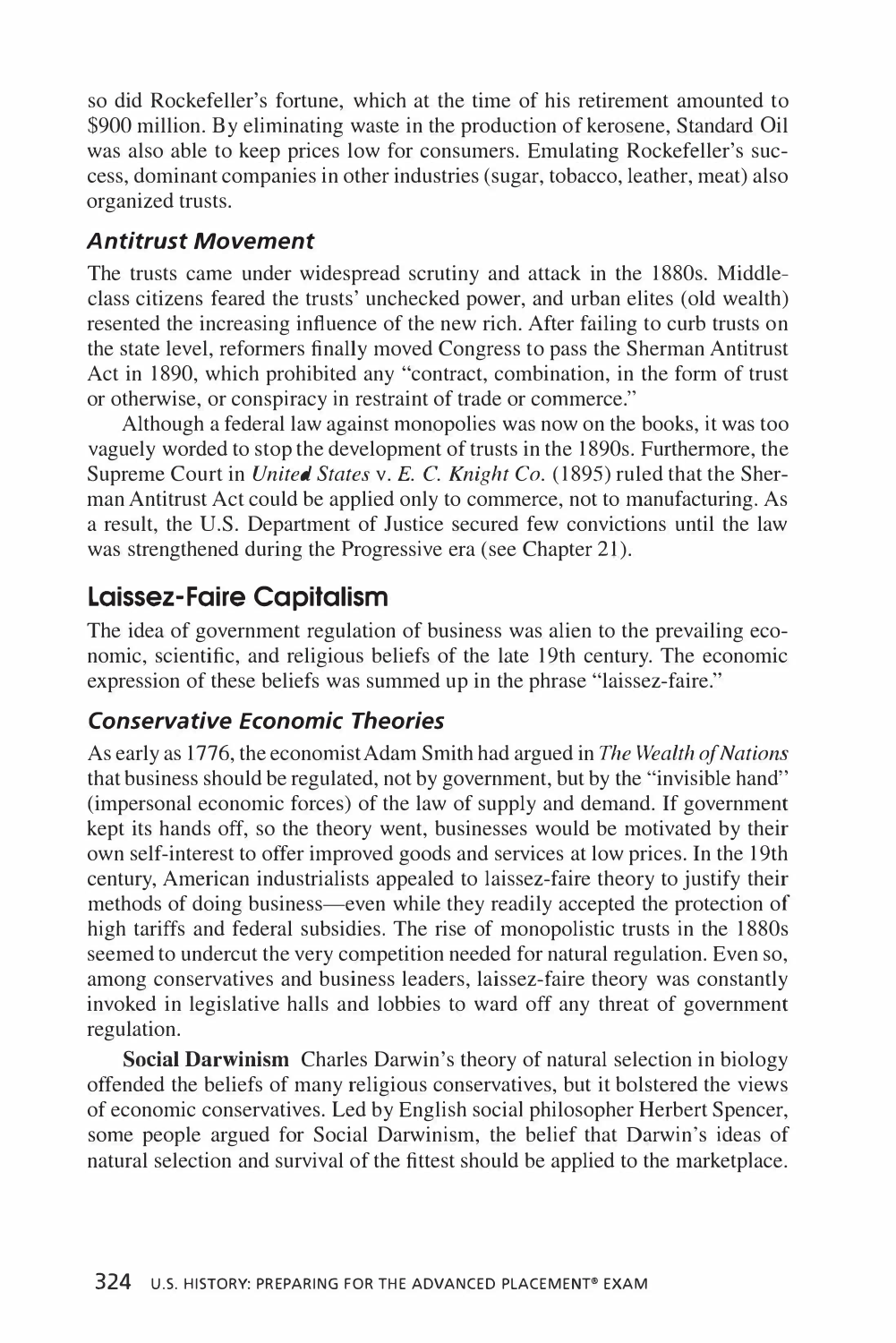Spencer believed that concentrating wealth in the hands of the "fit" benefited everyone. An American Social Darwinist, Professor William Graham Sumner of Yale University, argued that helping the poor was misguided because it interfered with the laws of nature and would only weaken the evolution of the species by preserving the unfit. Social Darwinism gave some during this period a "scientific" sanction for their racial intolerance. Race theories about the superiority of one group over others would continue to produce in problems in the 20th century.

**Gospel of Wealth** A number of Americans found religion more convincing than social Darwinism in justifying the wealth of successful industrialists and bankers. Because he diligently applied the Protestant work ethic (that hard work and material success are signs of God's favor) to both his business and personal life, John D. Rockefeller concluded that "God gave me my riches." In a popular lecture, "Acres of Diamonds," the Reverend Russell Conwell preached that everyone had a duty to become rich. Andrew Carnegie's article "Wealth" argued that the wealthy had a God-given responsibility to carry out projects of civic philanthropy for the benefit of society. Practicing what he preached, Carnegie distributed more than \$350 million of his fortune to support the building of libraries, universities, and various public institutions.

## **Technology and Innovations**

Vital to industrial progress were new inventions. These led to greater productivity in the workplace and mass-produced goods in the home.

#### *Inventions*

The first radical change in the speed of communications was the invention of a workable telegraph by Samuel F. B. Morse, initially demonstrated in 1844. By the time of the Civil War, electronic communication by telegraph and rapid transportation by railroad were already becoming standard parts of modern living, especially in the northern states. After the war, Cyrus W. Field's invention of an improved transatlantic cable in 1866 suddenly made it possible to send messages across the seas in minutes. By 1900, cables linked all continents of the world in an electronic network of nearly instantaneous, global communication. This communication revolution soon internationalized markets and prices for basic commodities, such as grains, coal, and steel, often placing local and smaller producers at the mercy of international forces.

Among the hundreds of noteworthy inventions of the late 19th century were the typewriter (1867), the telephone developed by Alexander Graham Bell (1876), the cash register (1879), the calculating machine (1887), and the adding machine (1888). These new products became essential tools for business. Products for the consumer that were in widespread use by the end of the century were George Eastman's Kodak camera (1888), Lewis E. Waterman's fountain pen (1884), and King Gillette's safety razor and blade (1895).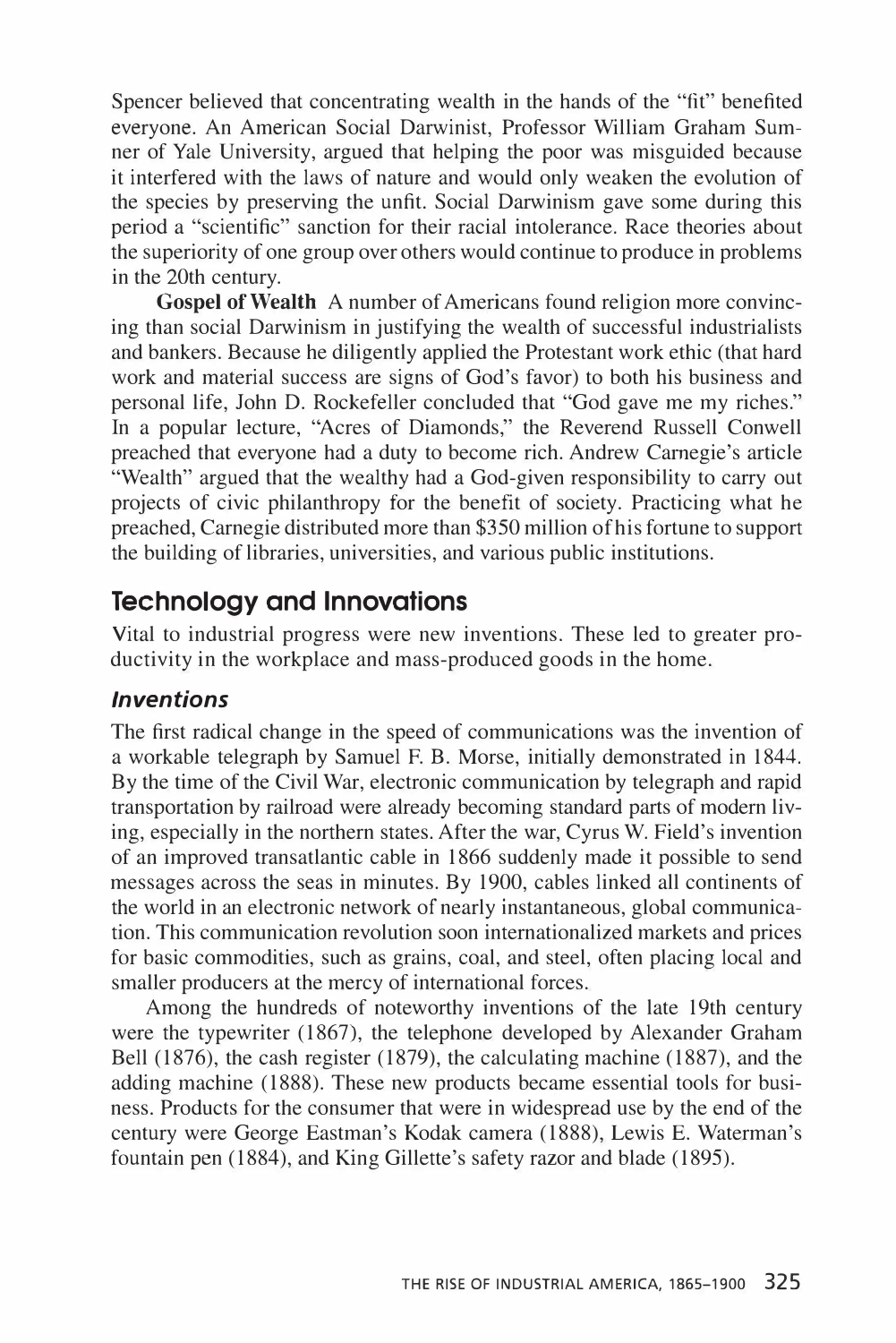## *Edison and Westinghouse*

Possibly the greatest inventor of the 19th century, Thomas Edison was a young telegraph operator and patented his first invention, a machine for recording votes in 1869. Income from his early inventions enabled Edison to establish a research laboratory in Menlo Park, New Jersey, in 1876. This was the world's first modern research laboratory. It ranks among Edison's most important contribution to science and industry because it introduced the concept of mechanics and engineers working on a project as a team rather than as lone inventors. Out of Edison's lab came more than a thousand patented inventions, including the phonograph, the improvement of the incandescent lamp in 1879 ( the first practical electric lightbulb ), the dynamo for generating electric power, the mimeograph machine, and the motion picture camera.

Another remarkable inventor, George Westinghouse, held more than 400 patents and was responsible for developing an air brake for railroads (1869) and a transformer for producing high-voltage alternating current (1885). The latter invention made possible the lighting of cities and the operation of electric streetcars, subways, and electrically powered machinery and appliances.

## *Marketing Consumer Goods*

The increased output of U.S. factories as well as the invention of new consumer products prompted businesses to find ways of selling their merchandise to a large public. R.H. Macy in New York and Marshall Field in Chicago made the large department store the place to shop in urban centers, while Frank Woolworth's Five and Ten Cent Store brought nationwide chain stores to the towns and urban neighborhoods. Two large mail-order companies, Sears, Roebuck and Montgomery Ward, used the improved rail system to ship to rural customers everything from hats to houses ordered from their thick catalogs, which were known to millions of Americans as the "wish book."

Packaged foods under such brand names as Kellogg and Post became common items in American homes. Refrigerated railroad cars and canning enabled Gustavus Swift and other packers to change the eating habits of Americans with mass-produced meat and vegetable products. Advertising and new marketing techniques not only promoted a consumer economy but also created a consumer culture in which shopping became a favorite pastime.

## **Impact of Industrialization**

The growth of American industry raised the standard of living for most people. However, growth also created sharper economic and class divisions among the rich, the middle class, and the poor.

## *The Concentration of Wealth*

By the 1890s, the richest 10 percent of the U.S. population controlled 90 percent of the nation's wealth. Industrialization created a new class of millionaires, some of whom flaunted their wealth by living in ostentatious mansions, sailing enormous yachts, and throwing lavish parties. The Vanderbilts graced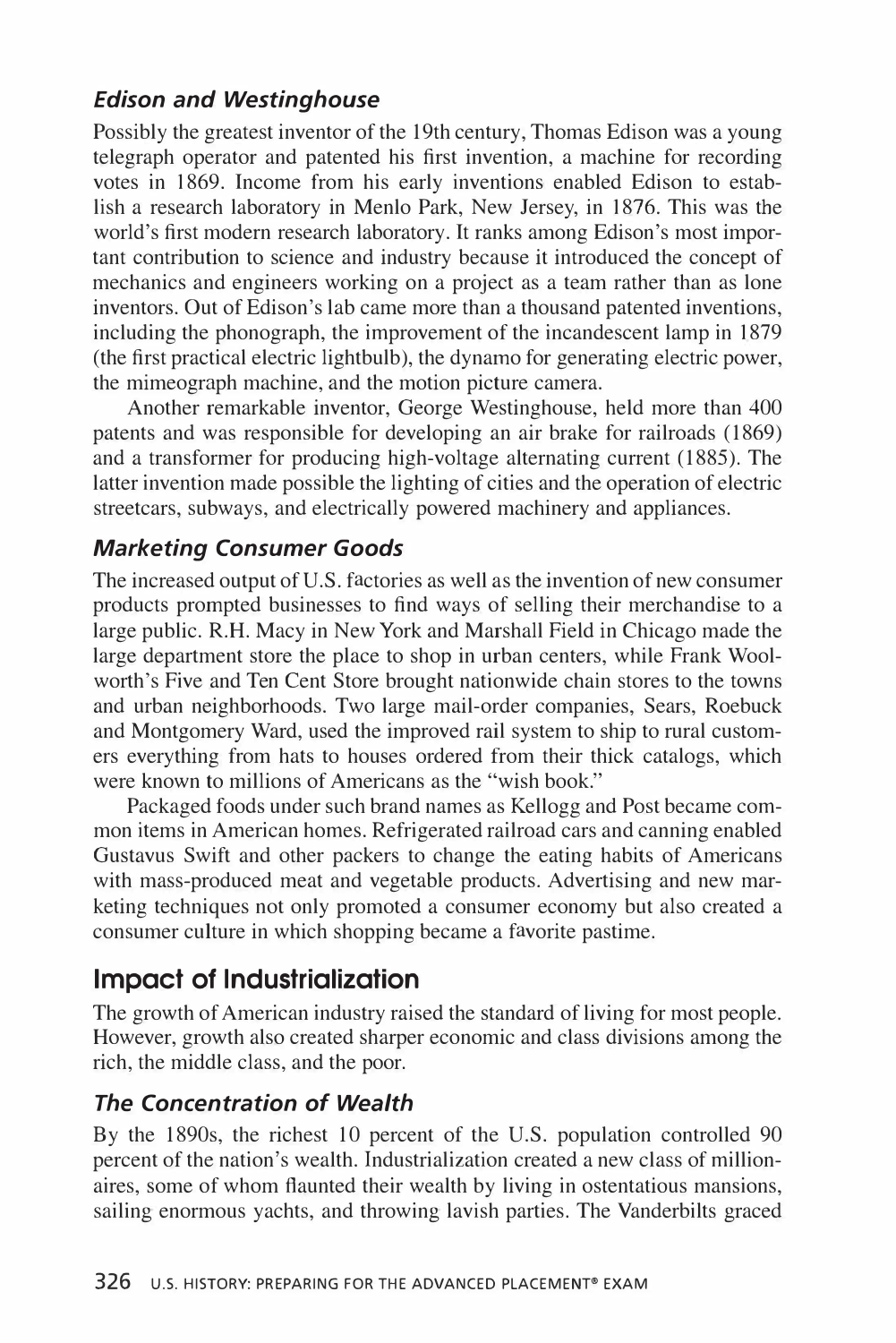the waterfront of Newport, Rhode Island, with summer homes that rivaled the villas of European royalty. Guests at one of their dinner parties were invited to hunt for their party favors by using small silver shovels to seek out the precious gems hidden in sand on long silver trays.

**Horatio Alger Myth** Many Americans ignored the widening gap between the rich and the poor. They found hope in the examples of "self-made men" in business such as Andrew Carnegie and Thomas Edison and novels by Horatio Alger Jr. Every Alger novel portrayed a young man of modest means who becomes wealthy through honesty, hard work, and a little luck. In reality, opportunities for upward mobility (movement into a higher economic bracket) did exist, but the rags-to-riches career of an Andrew Carnegie was unusual. Statistical studies demonstrate that the typical wealthy businessperson of the day was a white, Anglo-Saxon, Protestant male who came from an upper- or middle-class background and whose father was in business or banking.

## *The Expanding Middle Class*

The growth of large corporations required thousands of white-collar workers (salaried workers whose jobs generally do not involve manual labor) to fill the highly organized administrative structures. Middle management was needed to coordinate the operations between the chief executives and the factories. In addition, industrialization helped expand the middle class by creating jobs for accountants, clerical workers, and salespersons. In tum, these middle-class employees increased the demand for services from other middle-class workers: professionals (doctors and lawyers), public employees, and storekeepers. The increase in the number of good-paying occupations after the Civil War significantly increased the size of the middle class.

#### *Wage Earners*

By 1900, two-thirds of all working Americans worked for wages, usually at jobs that required them to work ten hours a day, six days a week. Wages were determined by the laws of supply and demand, and because there was usually a large supply of immigrants competing for factory jobs, wages were barely above the level needed for bare subsistence. Low wages were justified by David Ricardo (1772–1823), whose famous "iron law of wages" argued that raising wages would only increase the working population, and the availability of more workers would in tum cause wages to fall, thus creating a cycle of misery and starvation. Real wages (income adjusted for inflation) rose steadily in the late 19th century, but even so most wage earners could not support a family decently on one income. Therefore, working-class families depended on the income of women and children. In 1890, 11 million of the 12.5 million families in the United States averaged less than \$380 a year in income.

## *Working Women*

One adult woman out of every five in 1900 was in the labor force working for wages. Most were young and single—only 5 percent of married women worked outside the home. In 1900, men and women alike believed that, if a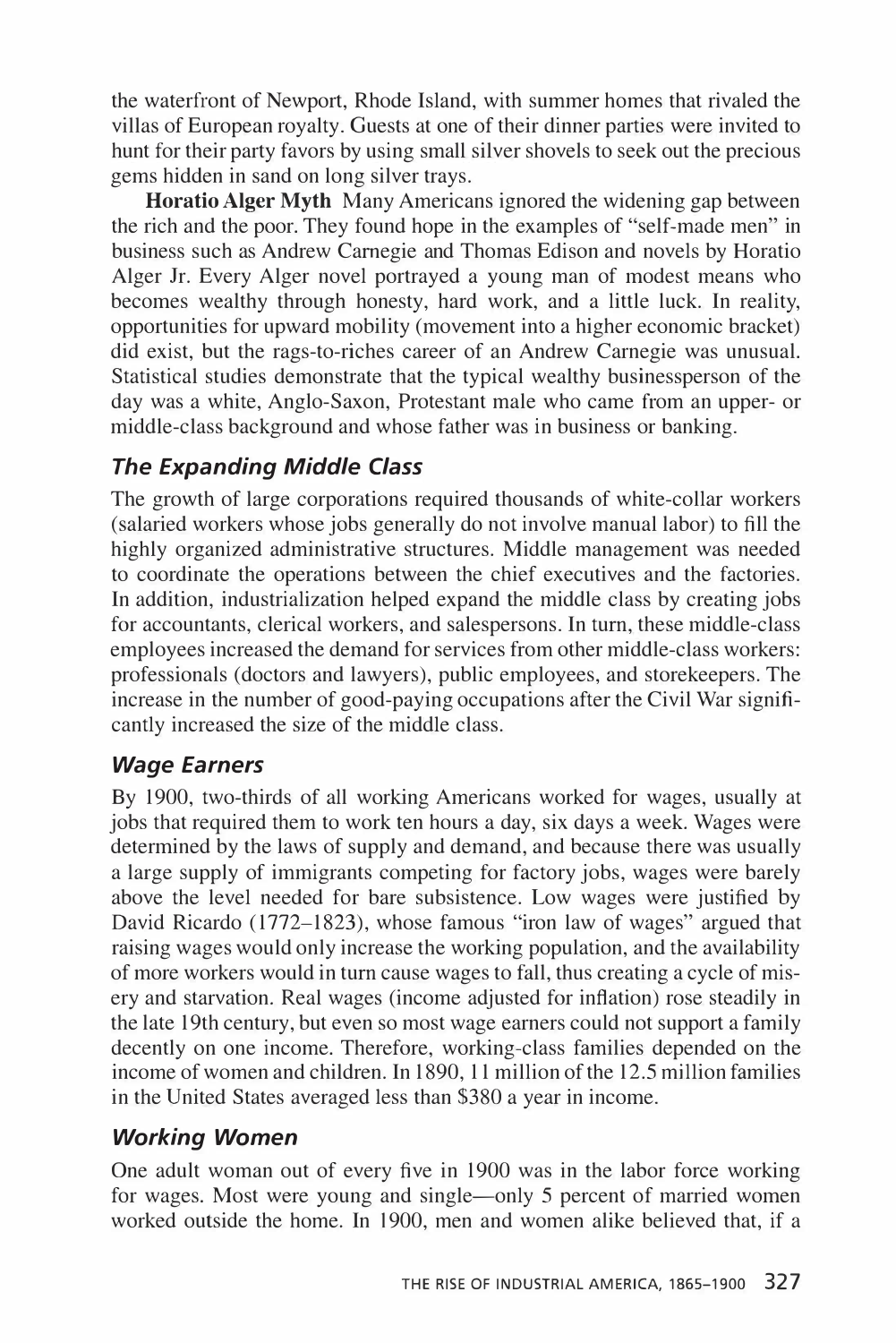family could afford it, a woman's proper role was in the home raising children. Factory work for women was usually in industries that people perceived as an extension of the home: the textile, garment, and food-processing industries, for example. As the demand for clerical workers increased, women moved into formerly male occupations as secretaries, bookkeepers, typists, and telephone operators. Occupations or professions that became feminized (women becoming the majority) usually lost status and received lower wages and salaries.

#### *Labor Discontent*

Before the Industrial Revolution, workers labored in small workplaces that valued an artisan's skills. They often felt a sense of accomplishment in creating a product from start to finish. Factory work was radically different. Industrial workers were often assigned just one step in the manufacturing of a product, performing semiskilled tasks monotonously. Both immigrants from abroad and migrants from rural America had to learn to work under the tyranny of the clock. In many industries, such as railroads and mining, working conditions were dangerous. Many workers were exposed to chemicals and pollutants that only later were discovered to cause chronic illness and early death.

Industrial workers rebelled against intolerable working conditions by missing work or quitting. They changed jobs on the average of every three years. About 20 percent of those who worked in factories eventually dropped out of the industrial workplace rather than continuing. This was a far higher percentage than those who protested by joining labor unions.

| The American Workforce, 1900-1960 |                             |            |                             |            |
|-----------------------------------|-----------------------------|------------|-----------------------------|------------|
| Year                              | Farm                        |            | <b>Nonfarm</b>              |            |
|                                   | <b>Total</b><br>in millions | Percentage | <b>Total</b><br>in millions | Percentage |
| 1900                              | 11,050                      | 41         | 15,906                      | 59         |
| 1910                              | 11,260                      | 32         | 23,299                      | 68         |
| 1920                              | 10,440                      | 27         | 28,768                      | 73         |
| 1930                              | 10,340                      | 22         | 33,843                      | 78         |
| 1940                              | 9,540                       | 20         | 37,980                      | 80         |
| 1950                              | 7,160                       | 12         | 51,760                      | 88         |
| 1960                              | 5,458                       | 8          | 60,318                      | 92         |

**Source:** U.S. Bureau of the Census. *Historical Statistics of the United States, Colonial Times to 1970*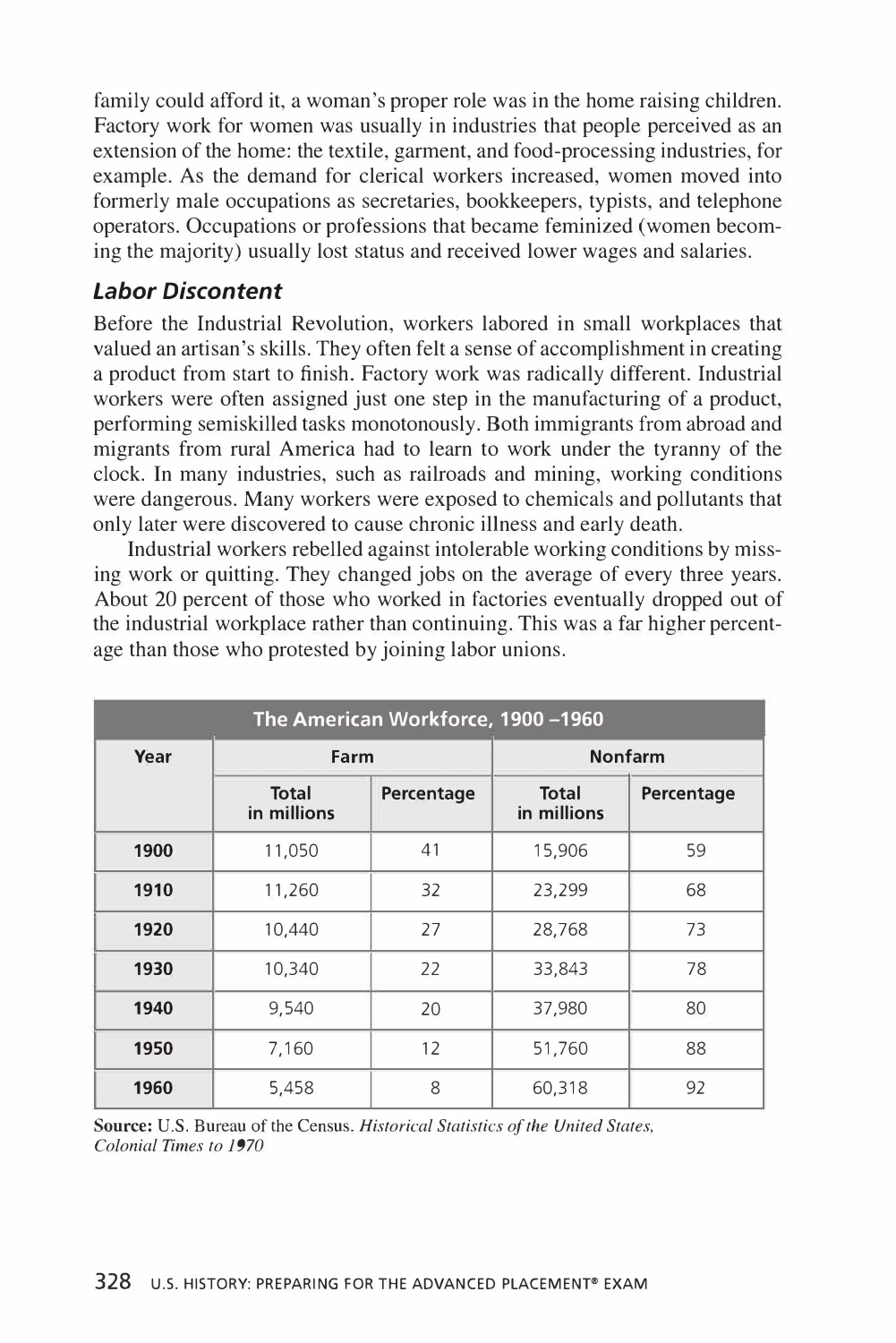## **The Struggle of Organized Labor**

The late 19th century witnessed the most deadly—and frequent—labor conflicts in the nation's history. Many feared the country was heading toward open warfare between capital and labor.

#### *Industrial Warfare*

With a surplus of cheap labor, management held most of the power in its struggles with organized labor. Strikers could easily be replaced by bringing in strikebreakers, or scabs—unemployed persons desperate for jobs. Employers also used all of the following tactics for defeating unions:

- *the lockout:* closing the factory to break a labor movement before it could get organized
- *blacklists:* names of pro-union workers circulated among employers
- *yellow-dog contracts:* workers being told, as a condition for employment, that they must sign an agreement not to join a union
- calling in *private guards* and *state militia* to put down strikes
- obtaining *court injunctions* against strikes

Moreover, management fostered public fear of unions as anarchistic and un-American. Before 1900, management won most of its battles with organized labor because, if violence developed, employers could almost always count on the support of the federal and state governments.

Labor itself was often divided on the best methods for fighting management. Some union leaders advocated political action. Others favored direct confrontation: strikes, picketing, boycotts, and slowdowns to achieve union recognition and collective bargaining.

**Great Railroad Strike of 1877** One of the worst outbreaks of labor violence in the century erupted in 1877, during an economic depression, when the railroad companies cut wages in order to reduce costs. A strike on the Baltimore and Ohio Railroad quickly spread across 11 states and shut down two-thirds of the country's rail trackage. Railroad workers were joined by 500,000 workers from other industries in an escalating strike that quickly became national in scale. For the first time since the 1830s, a president (Rutherford B. Hayes) used federal troops to end labor violence. The strike and the violence finally ended, but not before more than 100 people had been killed. After the strike, some employers addressed the workers' grievances by improving wages and working conditions, while others took a hard line by busting workers' organizations.

## *Attempts to Organize National Unions*

Before the 1860s, unions had been organized as local associations in one city or region. They usually focused on one craft or type of work.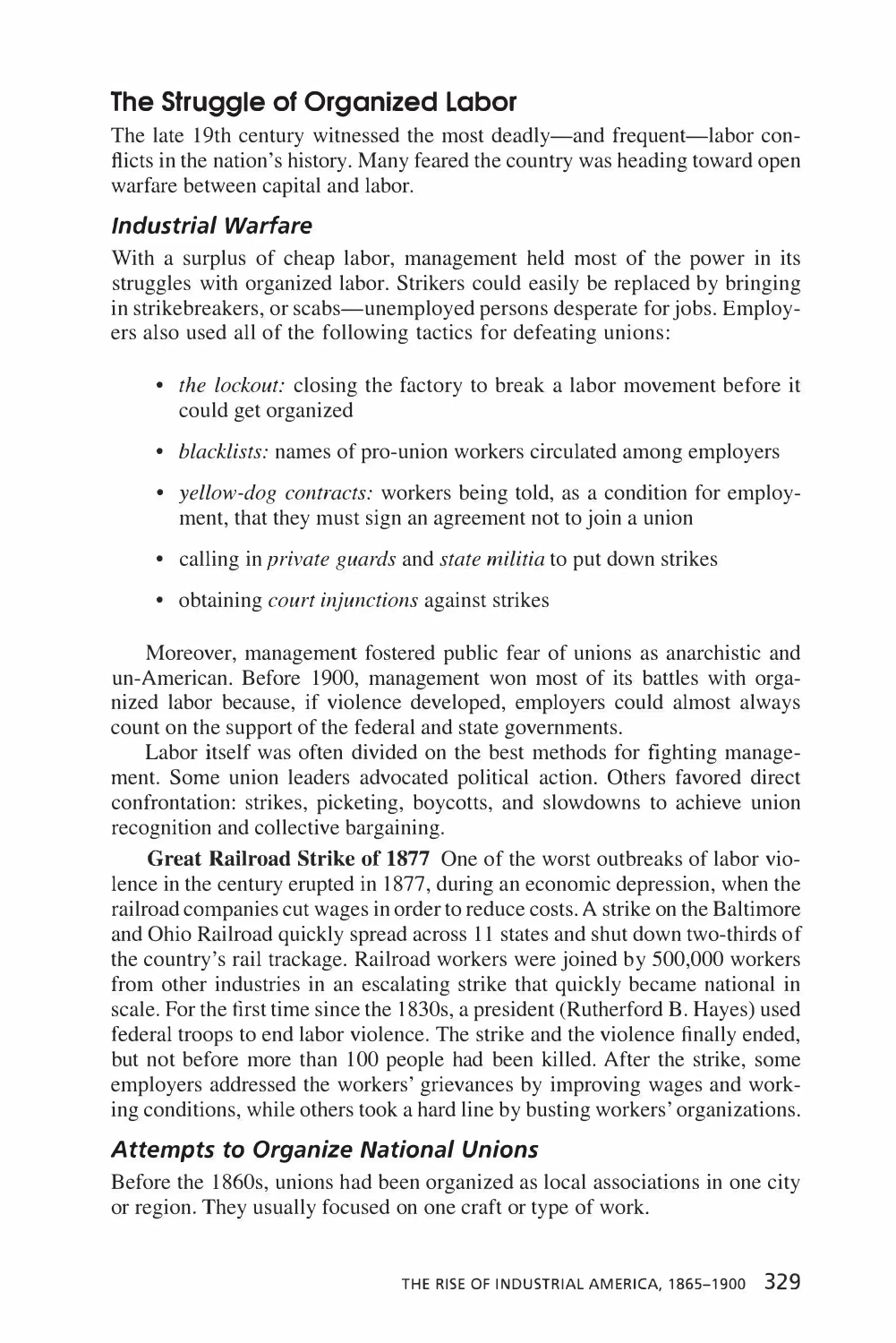**National Labor Union** The first attempt to organize all workers in all states-both skilled and unskilled, both agricultural workers and industrial workers—was the National Labor Union. Founded in 1866, it had some 640,000 members by 1868. Besides championing the goals of higher wages and the eight-hour day, the first national union also had a broad social program: equal rights for women and blacks, monetary reform, and worker cooperatives. Its chief victory was winning the eight-hour day for workers employed by the federal government. It lost support, however, after a depression began in 1873 and after the unsuccessful strikes of 1877.

**Knights of Labor** A second national labor union, the Knights of Labor, began in 1869 as a secret society in order to avoid detection by employers. Under the leadership of Terence V. Powderly, the union went public in 1881, opening its membership to all workers, including African Americans and women. Powderly advocated a variety of reforms: (1) worker cooperatives "to make each man his own employer," (2) abolition of child labor, and (3) abolition of trusts and monopolies. He favored settling labor disputes by means of arbitration rather than resorting to strikes. Because the Knights were loosely organized, however, he could not control local units that decided to strike. The Knights of Labor grew rapidly and attained a peak membership of 730,000 workers in 1886. It declined just as rapidly, however, after the violence of the Haymarket riot in Chicago in 1886 turned public opinion against the union.

**Haymarket Bombing** Chicago, with about 80,000 Knights in 1886, was the site of the first May Day labor movement. Also living in Chicago were about 200 anarchists who advocated the violent overthrow of all government. In response to the May Day movement calling for a general strike to achieve an eight-hour day, labor violence broke out at Chicago's McCormick Harvester plant. On May 4, workers held a public meeting in Haymarket Square, and as police attempted to break up the meeting, someone threw a bomb, which killed seven police officers. The bomb thrower was never found. Even so, eight anarchist leaders were tried for the crime and seven were sentenced to death. Horrified by the bomb incident, many Americans concluded that the union movement was radical and violent. The Knights of Labor, as the most visible union at the time, lost popularity and membership.

**American Federation of Labor** Unlike the reform-minded Knights of Labor, the American Federation of Labor (AF of L) concentrated on attaining narrower economic goals. Founded in 1886 as an association of 25 craft unions, and led by Samuel Gompers until 1924, the AF of L focused on just higher wages and improved working conditions. Gompers directed his local unions of skilled workers to walk out until the employer agreed to negotiate a new contract through collective bargaining. By 1901, the AF of L was by far the nation's largest union, with 1 million members. Even this union, however, would not achieve major successes until the early decades of the 20th century.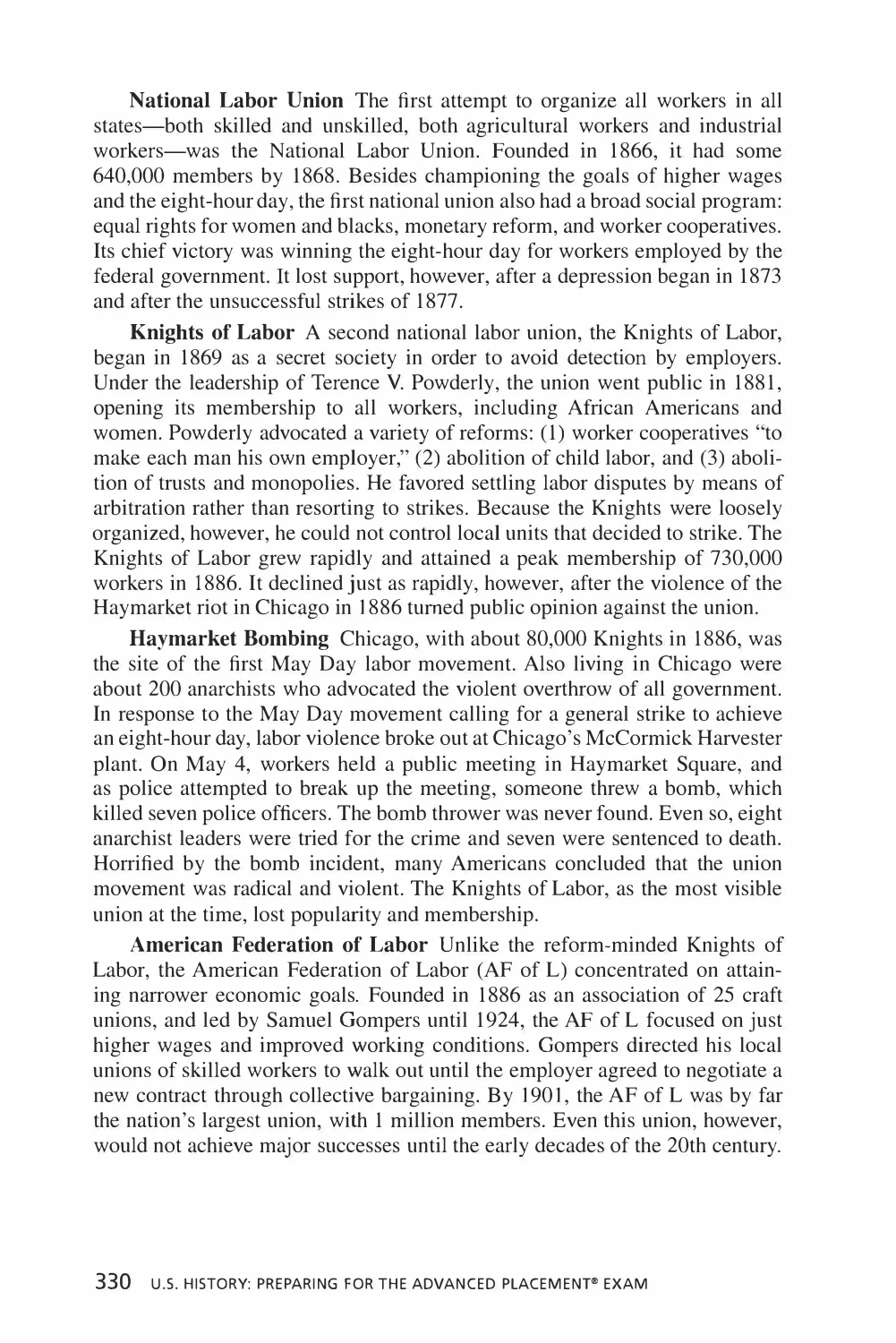#### *Strikebreaking in the 1890s*

Two massive strikes in the last decade of the 19th century demonstrated both the growing discontent of labor and the continued power of management to prevail in industrial disputes.

**Homestead Strike** Henry Clay Frick, the manager of Andrew Carnegie's Homestead Steel plant near Pittsburgh, precipitated a strike in 1892 by cutting wages by nearly 20 percent. Frick used the weapons of the lockout, private guards, and strikebreakers to defeat the steelworkers' walkout after five months. The failure of the Homestead strike set back the union movement in the steel industry until the New Deal in the 1930s.

**Pullman Strike** Even more alarming to conservatives was a strike of workers living in George Pullman's company town near Chicago. Pullman manufactured the famous railroad sleeping cars known as Pullman cars. In 1894, he announced a general cut in wages and fired the leaders of the workers' delegation who came to bargain with him. The workers at Pullman laid down their tools and appealed for help from the American Railroad Union whose leader, Eugene V. Debs, directed railroad workers not to handle any trains with Pullman cars. The union's boycott tied up rail transportation across the country.

Railroad owners supported Pullman by linking Pullman cars to mail trains. They then appealed to President Grover Cleveland, persuading him to use the army to keep the mail trains running. A federal court issued an injunction forbidding interference with the operation of the mail and ordering railroad workers to abandon the boycott and the strike. For failing to respond to this injunction, Debs and other union leaders were arrested and jailed. The jailing of Debs and others effectively ended the strike. In the case of *In re Debs* (1895), the Supreme Court approved the use of court injunctions against strikes, which gave employers a very powerful weapon to break unions. After serving a sixmonth jail sentence, Debs concluded that more radical solutions were needed to cure labor's problems. He turned to socialism and the American Socialist party, which he helped to found in 1900.

By 1900, only 3 percent of American workers belonged to unions. Management held the upper hand in labor disputes, with government generally taking its side. However, people were beginning to recognize the need for a better balance between the demands of employers and employees to avoid the numerous strikes and violence that characterized the late 19th century.

**Regional Differences** During the Gilded Age, industrial growth was concentrated in the Northeast and Midwest regions, the parts of the country with the largest populations, the most capital, and the best transportation. As industry grew, these regions developed more cities, attracted more immigrants and migrants from rural areas, and created more middle-class jobs. The next chapter will analyze the development of the West and South during this period.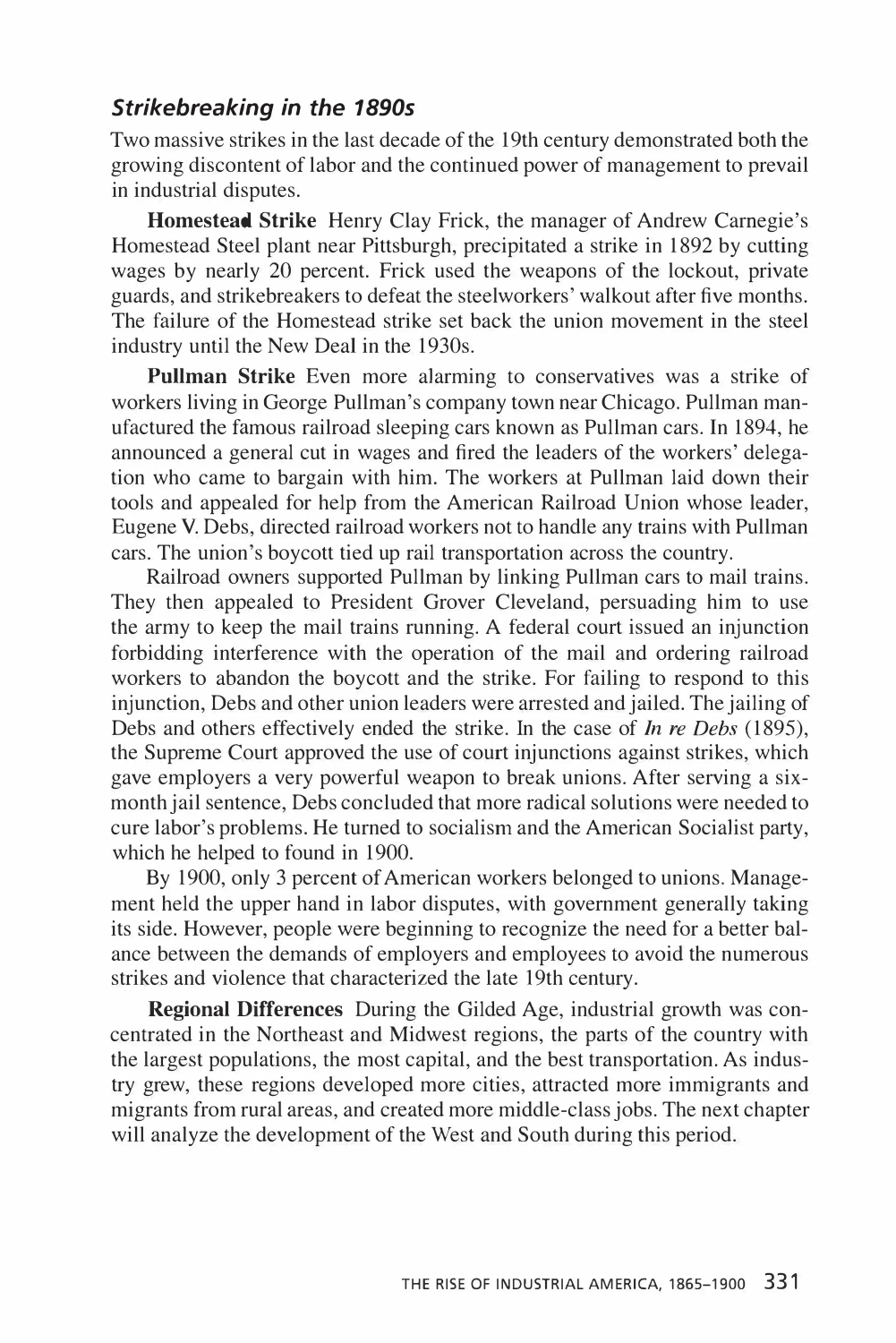#### **HISTORICAL PERSPECTIVES:** STATESMEN OR ROBBER BARONS?

Middle-class Americans who enjoyed the benefits of increased industrial production, new consumer goods, and a higher standard of living generally admired the business leaders of the age, viewing them as great industrial statesmen. University professors gave intellectual respectability to this view by drawing upon social Darwinism to argue that business leaders' success was due to their superior intelligence and fitness. Did they not, after all, make the United States the leading economic power in the world?

In the early 20th century, however, a growing number of citizens and historians questioned the methods used by business leaders to build their industrial empires. Charles Beard and other Progressive historians called attention to the oppression of farmers and workers, the corruption of democratic institutions, and the plundering of the nation's resources. Their critical view of 19th-century business leaders received support from historians of the 1930s (the Depression decade). Matthew Josephson, for example, popularized the view that John D. Rockefeller and others like him were robber barons, who took from American workers and small businesses to build personal fortunes. The robber barons were presented as ruthless exploiters who used unethical means to destroy competition, create monopolies, and corrupt the free enterprise system. Any positive contributions that might have been made were merely unplanned by-products of the industrialists' ruthlessness and greed.

The prevailing wisdom of the 1930s shifted in the 1950s, as Allan Nevins urged other historians to right the injustice done to "our business history and our industrial leaders." Nevins and other revisionists argued that the mass production that helped win two world wars and that made the United States an economic superpower far outweighed in significance any self-serving actions by business leaders.

Another approach to the era was taken by historians who analyzed statistical data in an effort to judge the contributions of industrialists and big business. They asked: Were big corporations essential for the economic development of the United States? Did monopolies such as the Standard Oil Trust advance or retard the growth of the U.S. economy? Robert Fogel, for example, used statistical data to prove his startling thesis that railroads were *not* indispensable to the economic growth of the era. The shifting perspectives and criteria of historians from one generation to another may ensure that the question will remain unsettled, yet these perspectives still help to shape economic policy today.